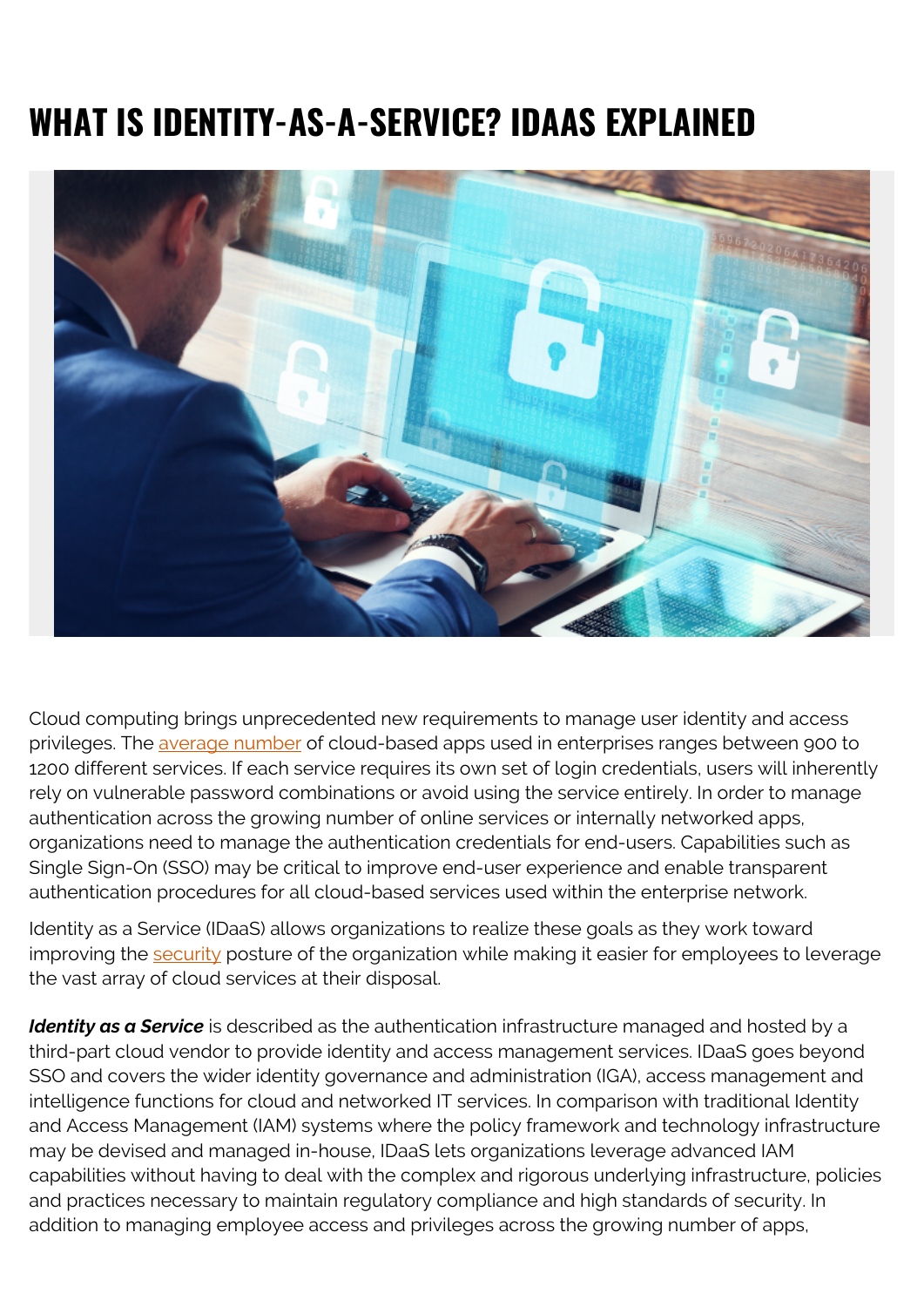enterprises also need to understand when, where and how the services are being use. This is a greater challenge in the SaaS-driven enterprise IT segment where the employees resort to [Shadow](https://blogs.bmc.com/blogs/what-is-shadow-it-shadow-it-explained/) [IT](https://blogs.bmc.com/blogs/what-is-shadow-it-shadow-it-explained/) practices to access cloud-based services without formal approval of the internal IT departments, opening doors to even greater security issues. In order to address these concerns, organizations can facilitate adoption of the necessary cloud apps without compromising security through effective IAM capabilities available as IDaaS offerings.

## **Key Components and Functions of Identity as a Service**

IDaaS solutions offer a range of features and functionality that vary across vendors and market segments. The most common components that constitute an Identity as a Service offerings include the following:

- **Cloud-Based and Multitenant Architecture:** The IDaaS vendor typically operates a [multitenant cloud architecture](https://www.bmc.com/blogs/single-tenant-vs-multi-tenant/) to deliver the service. With the multitenant service delivery model, the vendor can issue updates, security fixes and performance improvements to every customers immediately as they are available. As a result, customers can enhance their capabilities to manage access provision provisioning and governance effectively. With the cloud-based offering, organizations can scale the usage of IDaaS solutions to meet the evolving IAM needs at the workplace while only paying for the service consumed and saving the initial capital expense.
- **Password Management and Authentication:** As a fundamental requirement of identity and access management, the IDaaS service incorporates all necessary means of authentication and password management. These include features such as multi-factor user authentication via passwords, digital access cards or biometrics that are maintained dynamically across user devices and access points. For the end-users, these mechanisms should be simple and facilitate the security awareness in accessing sensitive business information, resources or premises.
- **Single Sign-On and Federation:** Among the other key IAM features and functionality associated with IDaaS, the service is typically designed to maximize end-user experience while maintaining security and availability of the corporate network to users as intended. With the SSO feature, users can be encouraged to use the safest password combinations without working too hard to remember them to access regular IT services on a daily basis. Similarly, the federation capability of an IDaaS system allows organizations to manage secure authentication for third-party cloud services accessed beyond the control of internal IT departments.
- **Automated Approval Workflows:** Automated approval workflows enable IT departments to enforce and synchronize access privileges across multiple apps fast and effectively. These tools typically offer GUI based configuration capabilities that make it easier for IT admins to manage provisioning and follow a systematic governance framework to reduce risk and costs associated with IAM functions.
- **Analytics and Intelligence:** Advanced IDaaS offerings include the analytics and intelligence capabilities to report the use of access privileges in context of multifaceted relationships between users, their roles and responsibilities, job functions, application and data usage. This information is delivered in a consumable format, allowing organizations to identify anomalies such as active accounts for former employees or usage patterns for a specific type of workforce segment.
- **Configurable IAM Implementation Templates:** Organizations can take advantage of vendors